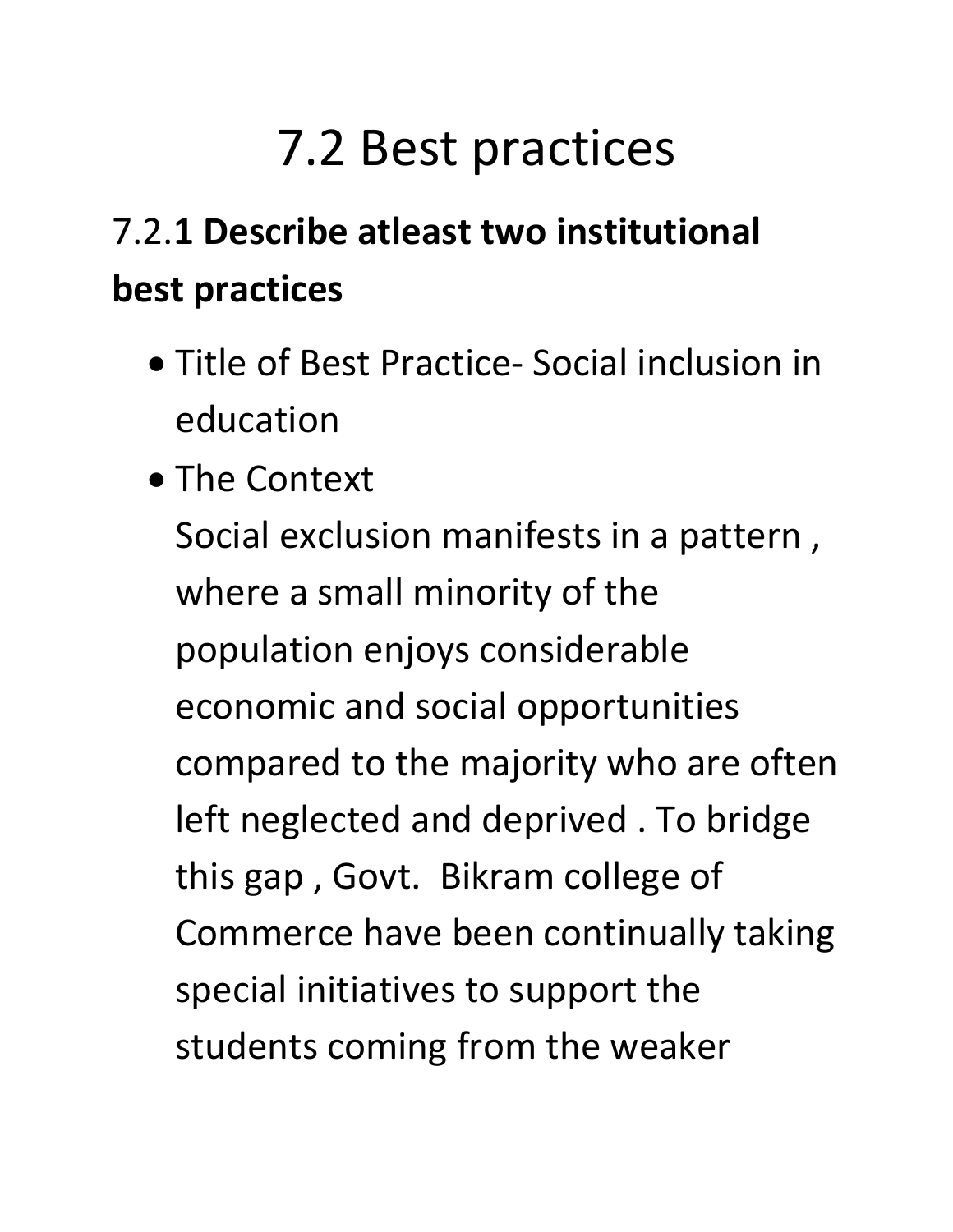sections and rural areas of the community .

- Objectives of this practice-
	- 1. To ensure access to quality education to students from socially weaker sections and rural areas.
	- 2. Equity on campus where all students have same opportunity and resources to participate in key learning activities.
- 1. The Practice-
	- 1. The students irrespective of their background are granted admission in Govt. Bikram College of Commerce.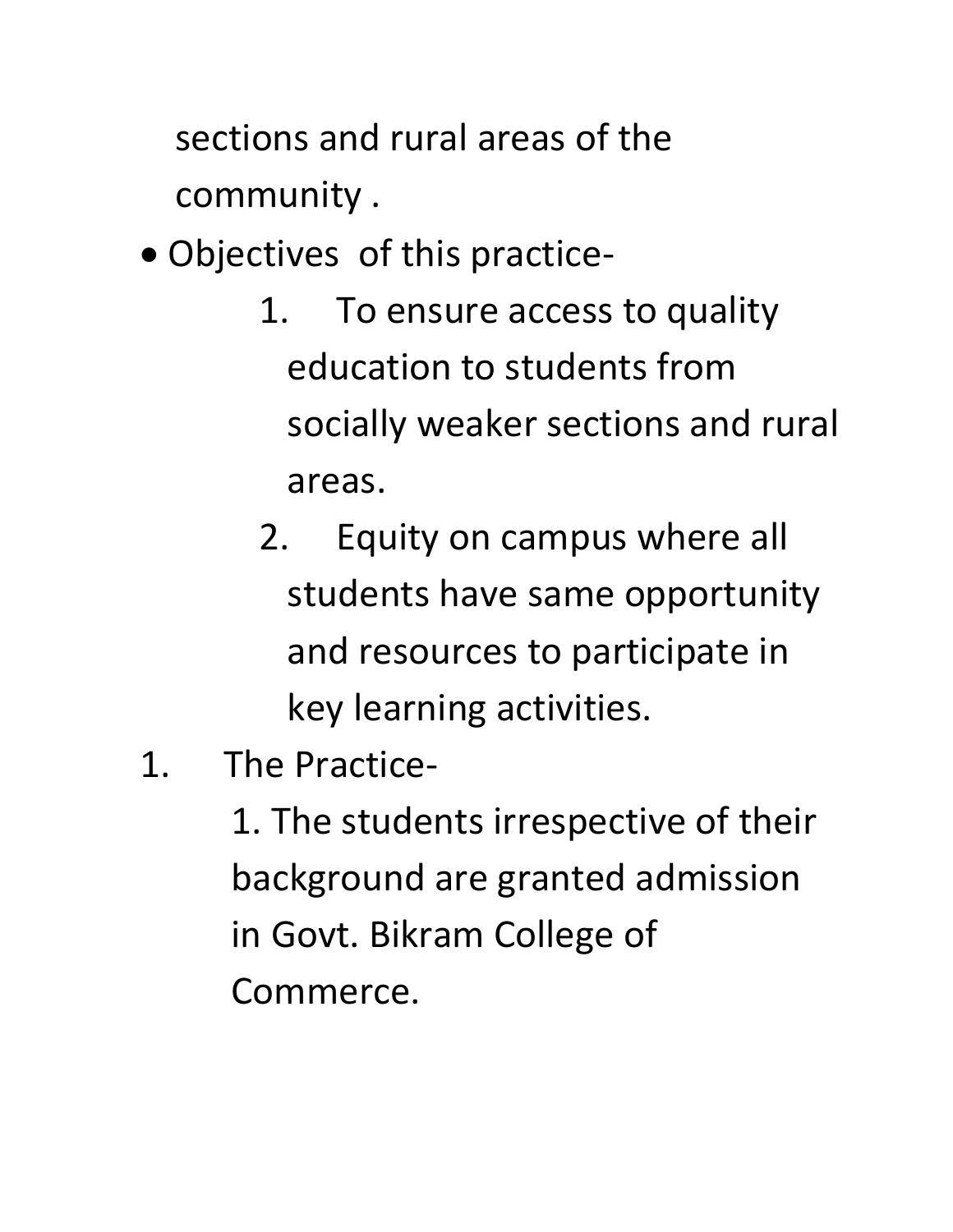2. All eligible and deserving students get scholarships . 3. It is ensured that all students have a quality student life .

- 2. Advantage-
	- 1. Students from the rural areas and socially weaker groups are able to develop strength in terms of knowledge , skills and a proactive attitude to be at par with their pees from privileged backgrounds
	- 2. Enhancement of the confidence level and communication skills among students.
- Evidence of success-
	- 1. The number of students who come from under privileged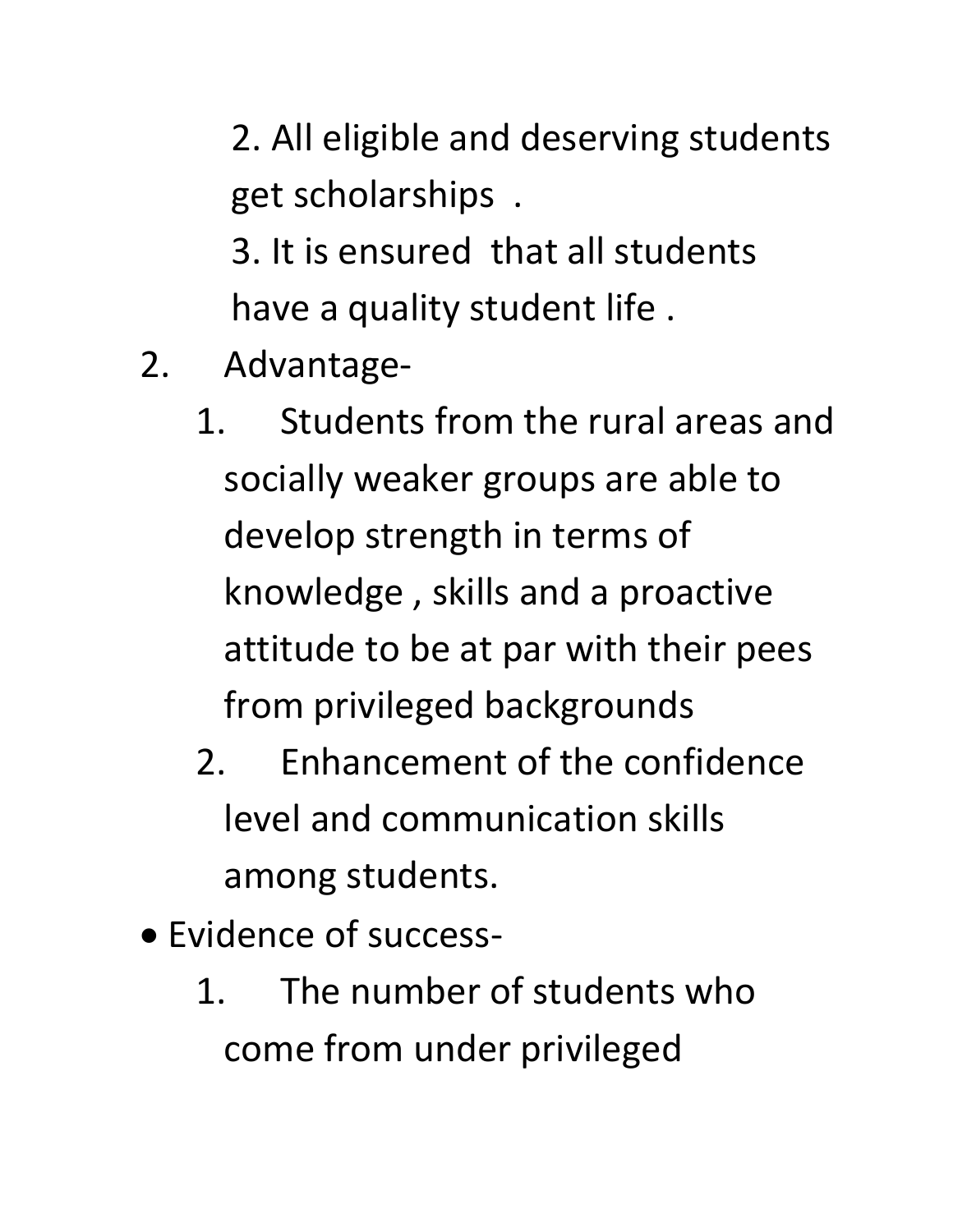backgrounds complete their degrees and get placements .

-------------------------------------------------

## **2. Title of Best Practice**

- Teaching in two languages
- The context-

Teaching in two languages helps in effective deliberation of the curriculum content as well as facilitates and multiplies learning capabilities of students. The students get access to better understanding of the curriculum content. At Govt. Bikram college of commerce, teaching in two languages has proven to be one of the best pedagogical approaches for delivering lectures in classrooms. Teaching in two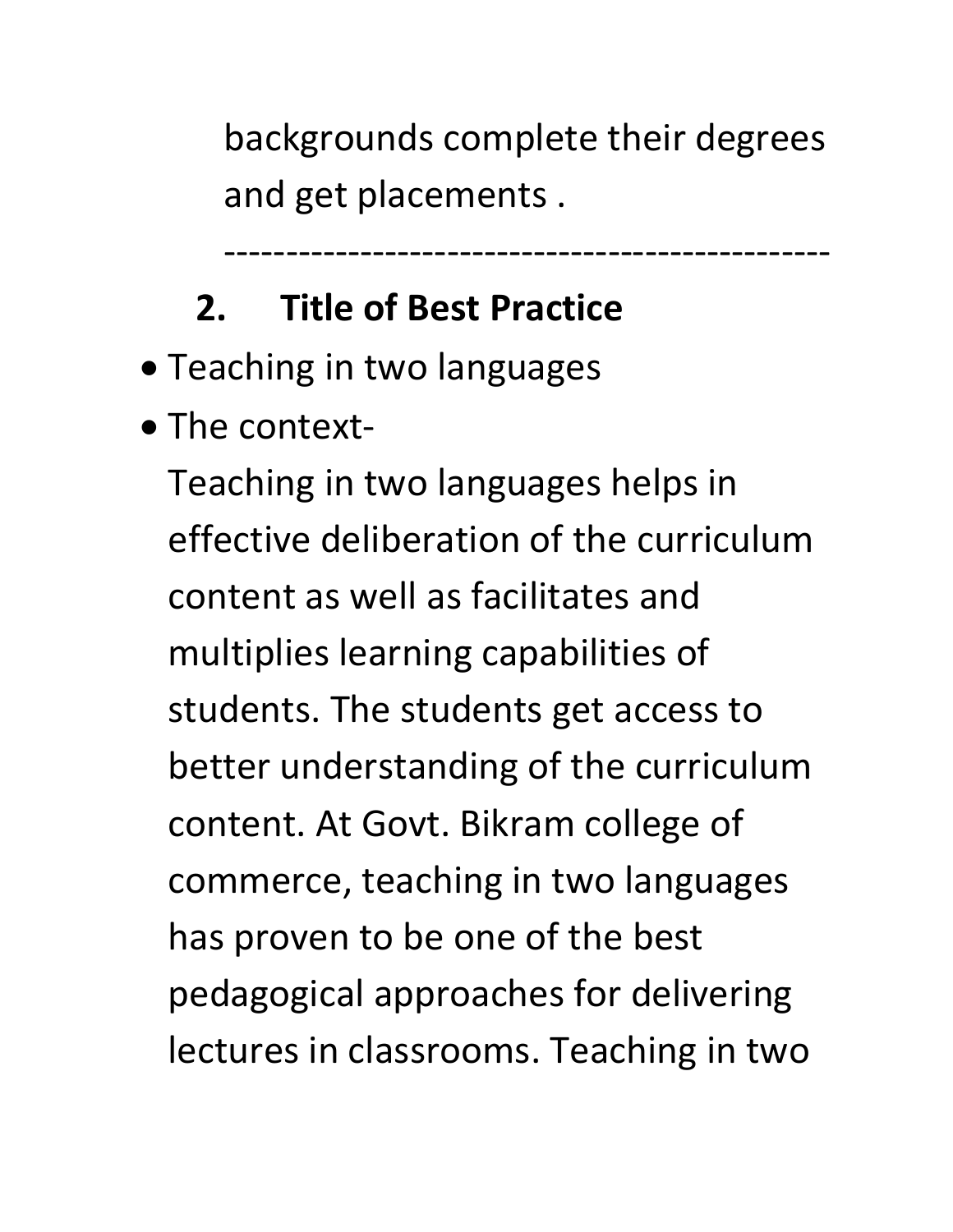languages facilitates and multiplies learning capabilities of students by allowing the latter to access appropriate guidance.

- 1. Objectives of this practice-
	- 1. Promotes bilingual teaching pedagogy for better understanding and content delivery.
	- 2. Develops easy access of the curriculum content to the students from the rural backgrounds.
- The Practice-
	- 1. The curriculum content is delivered by the teacher in two languages, English and Punjabi. Such a practice makes the curriculum content easier to understand.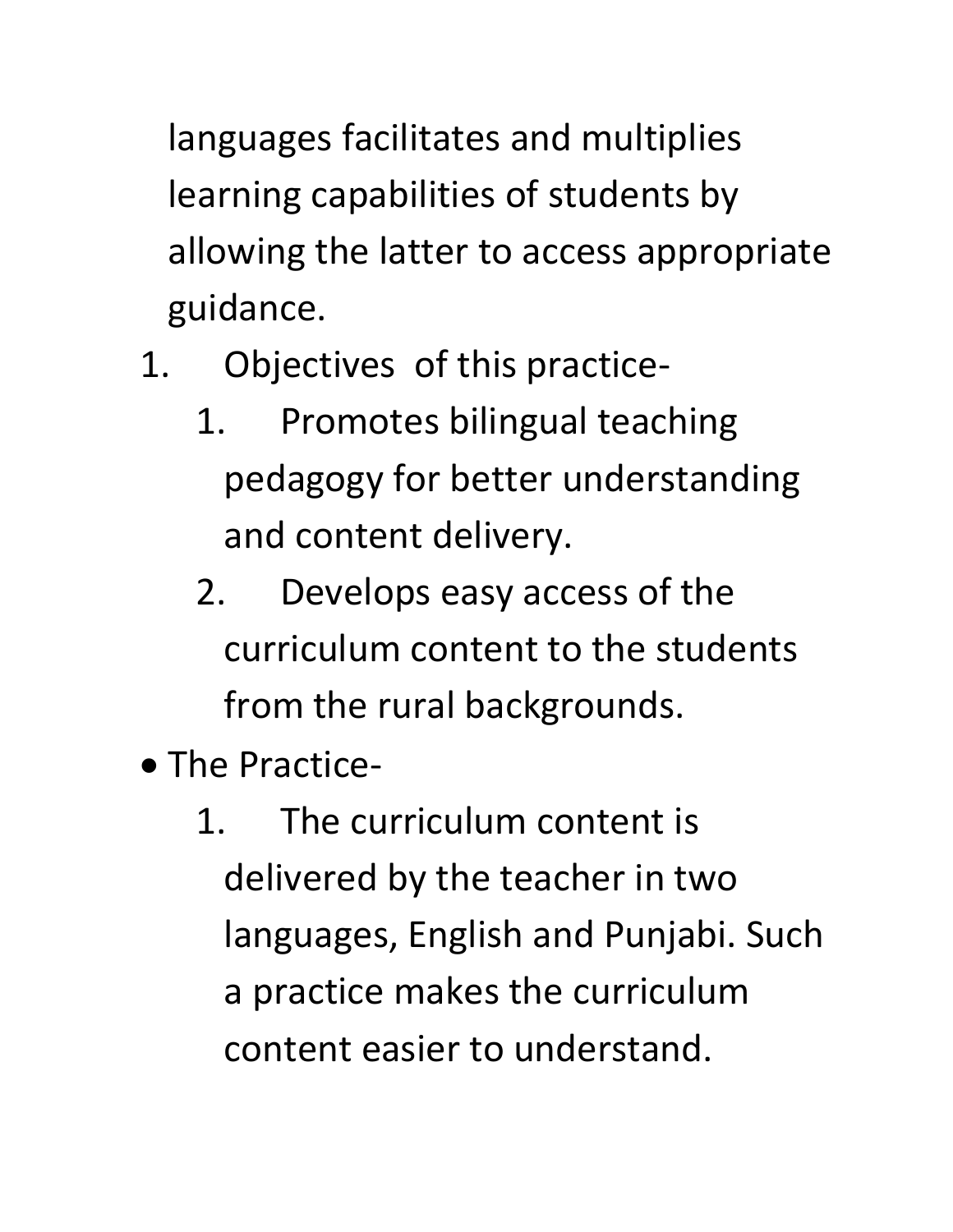- 2. A prior discussion, related to the topic is done before the curriculum is implemented. The discussion is held in two languages so that the content is delivered to each an every student coming from diversified regions. The topics are thoroughly discussed and rediscussed.
- 3. The students pay greater attention and the curriculum content is more accessible to them. The students show more concenteration.
- Advantages-
	- 1. It widens the platform of knowledge for those students also who have come from rural background who have difficulty in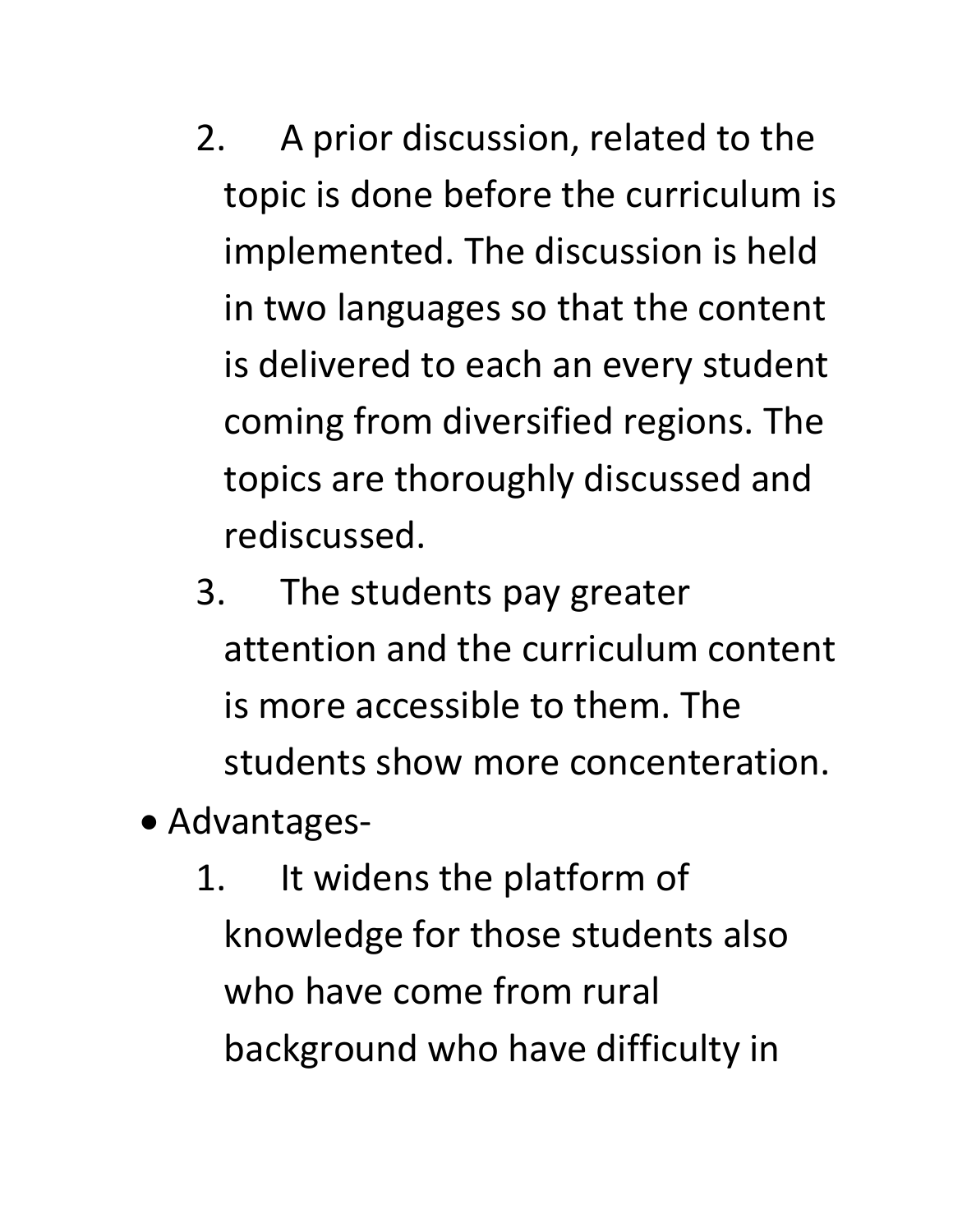absorbing the content in English medium.

- 2. Enables better understanding of the curriculum content .
- 3. It improves student learning outcomes and interpersonal communication skills.
- Evidence of success-
	- 1. The students were able to clear their doubts if any more efficiently in the classroom.
	- 2. Positive feedback received from the students about the understanding of the content being delivered.

-------------------------------------------------

• Other best practices-